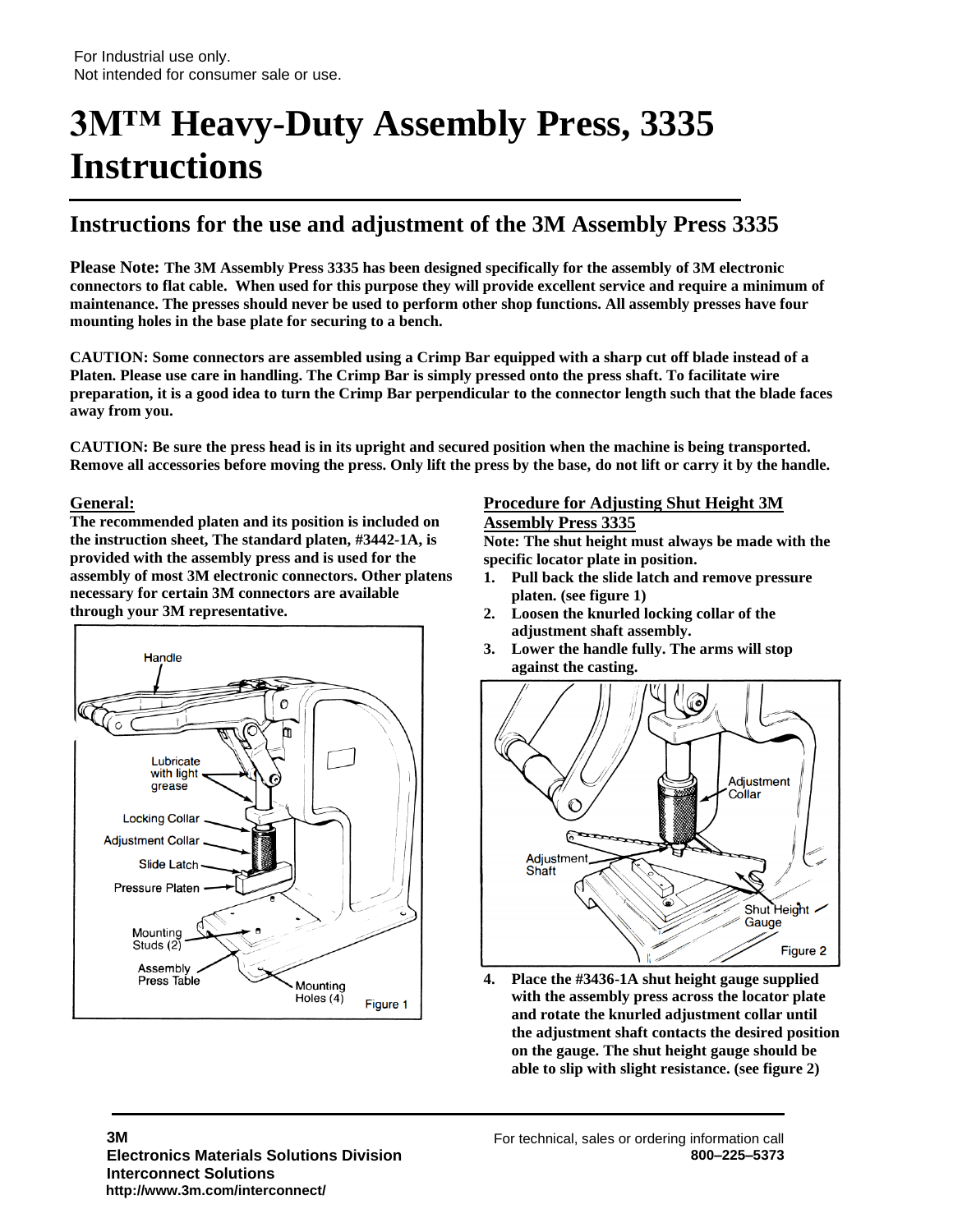# **3M™ Heavy-Duty Assembly Press, 3335 Instructions**



- **5. Rotate the locking collar firmly against the adjustment collar, securing the adjustment setting. (see figure 3)**
- **6. Replace the pressure platen in either of two positions, referring to the adjustment setting sheet for the correct position. Most positions are parallel to the length of the connector.**

#### **Maintenance:**

**It is not necessary to disassemble the press for lubrication. Apply a few drops of S.A.E. 10 oil on the six pivot points at least every 5,000 connections. Apply a small amount of light grease to the shaft near the bearing areas.**